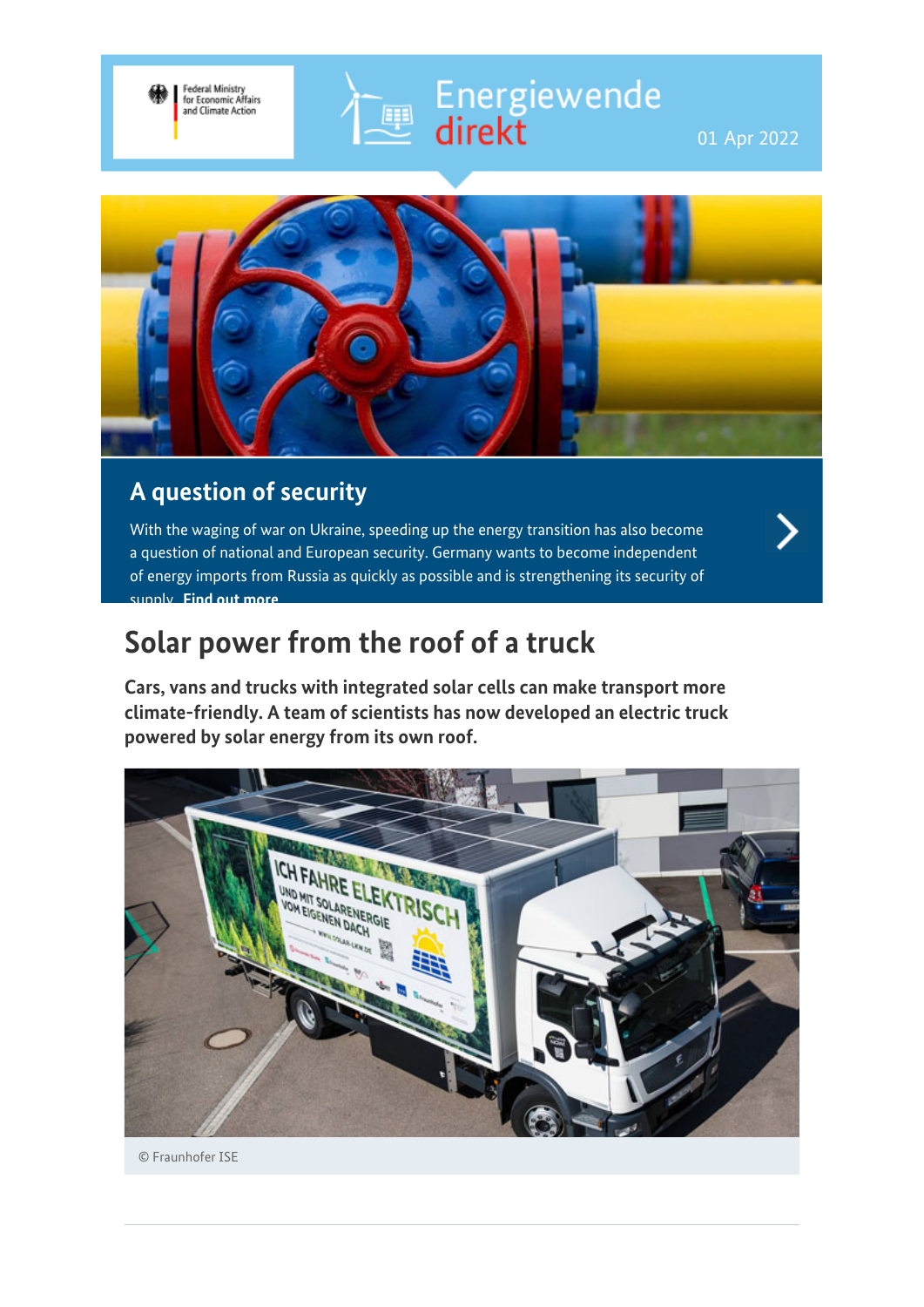#### **Trending: solar modules for vehicles**

Vehicle-integrated photovoltaics (VIPV) is a field of study investigating how best to build solar modules into different types of vehicles. The search for the best installation solution reaches well beyond mechanical and electrical details: a major role is also played by design, particularly when it comes to cars.

VIPV is already in use on many caravans, campervans and boats. The electricity generated is used to support the battery powering auxiliary equipment.

The team of scientists of the "Lade-PV" ("PV charging") project is studying the field of electrically powered commercial vehicles and has developed an eTruck with fully integrated PV. The 18-tonne truck produced by the researchers represents a genuine milestone: The necessary PV modules for the generation of solar power are integrated into the box body. This means that the entire surface of the vehicle's roof can be used. The truck is equipped with a high-voltage PV system, and the solar power generated is fed into its traction battery. It covers roughly five to ten per cent of the vehicle's energy needs.

In the project, the Fraunhofer Institute for Solar Energy Systems ISE, the Fraunhofer Institute for Transportation and Infrastructure Systems IVI and industrial partners have developed both the PV modules and the power electronics in order to integrate them into commercial vehicles. The Federal Ministry for Economic Affairs and Climate Action is providing some €2.6 million to assist the project.

#### FURTHER INFORMATION

[→ [Press release by Fraunhofer ISE "Electric Truck with Fully Integrated Photovoltaics Picks Up](https://www.ise.fraunhofer.de/en/press-media/press-releases/2021/electric-truck-with-fully-integrated-photovoltaics-picks-up-speed.html) [Speed"](https://www.ise.fraunhofer.de/en/press-media/press-releases/2021/electric-truck-with-fully-integrated-photovoltaics-picks-up-speed.html)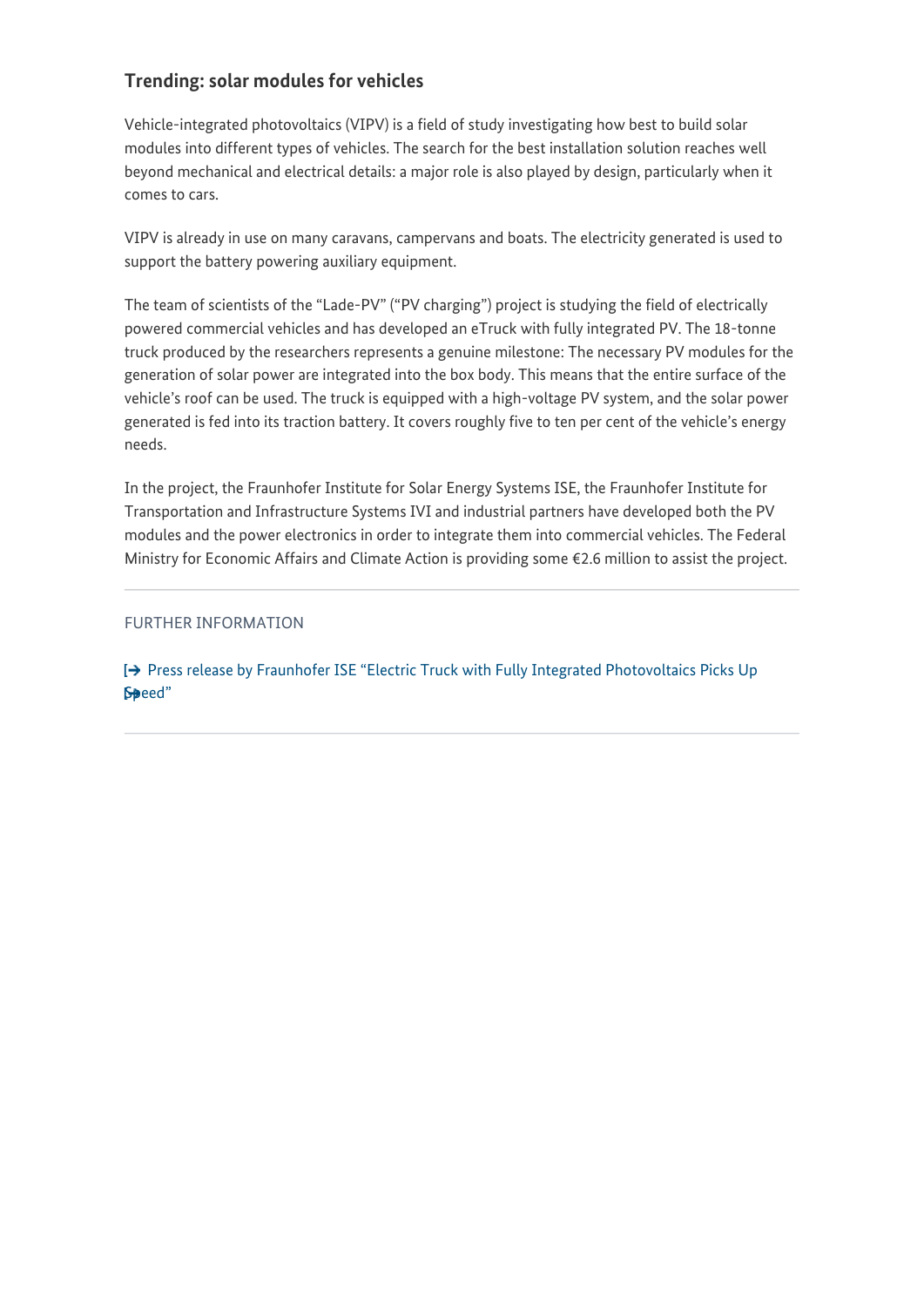## **How can we get away from gas?**

**40 per cent of the natural gas consumed in the EU comes from Russia. The figure for Germany is as high as 55 per cent. Plans for measures to move away from Russian gas already exist both at European and at German level. Ein overview:**



#### © BMWK

The EU plans to reduce its imports of Russian gas by two-thirds by the end of 2022. To this end, it has put together the ["REPowerEU"](https://ec.europa.eu/commission/presscorner/detail/en/ip_22_1511) plan, and intends not least to step up the import of liquefied natural gas (LNG) from countries like Qatar, the United States, Egypt and from West Africa. The gas supply is to be diversified, and the introduction of gas from renewable sources for heating and power generation is to be accelerated. Initial estimates suggest that the European Community could be able to fully phase out Russian gas by 2030 at the latest. This will entail an enormous effort, because more than 40 per cent of the natural gas consumed in the EU comes from Russia.

As early as this summer, says Minister Habeck, Germany may no longer be reliant on Russian coal; in the coming winter, the same is to be true of Putin's oil. However, in contrast to coal and oil, where Germany can cut its dependence on Russia far more quickly, it is not easy for Germany to take its "foot off Russian gas". This is because Germany in particular is especially dependent on Russian natural gas: 55 per cent of the natural gas consumed in Germany comes from Russia; imports also originate from countries like Norway and the Netherlands. The fossil fuel is used primarily as a source of heat: roughly half of the German housing stock is heated by gas. In the case of new buildings, in contrast, the figure is below 27 per cent.

Minister Habeck has repeatedly warned against an immediate embargo on Russian energy imports, which could result in supply shortages in the coming winter as well as economic disruption and high inflation. The Minister says that, whilst [security of supply](https://www.bmwi-energiewende.de/EWD/Redaktion/EN/Newsletter/2022/03/Meldung/topthema.html) is ensured for this winter, Germany has to be in a position to survive such an embargo over the long term. "We must not give Putin's Russia the satisfaction of our having to take back measures because we can't cope with the effects of our own choices," says Habeck.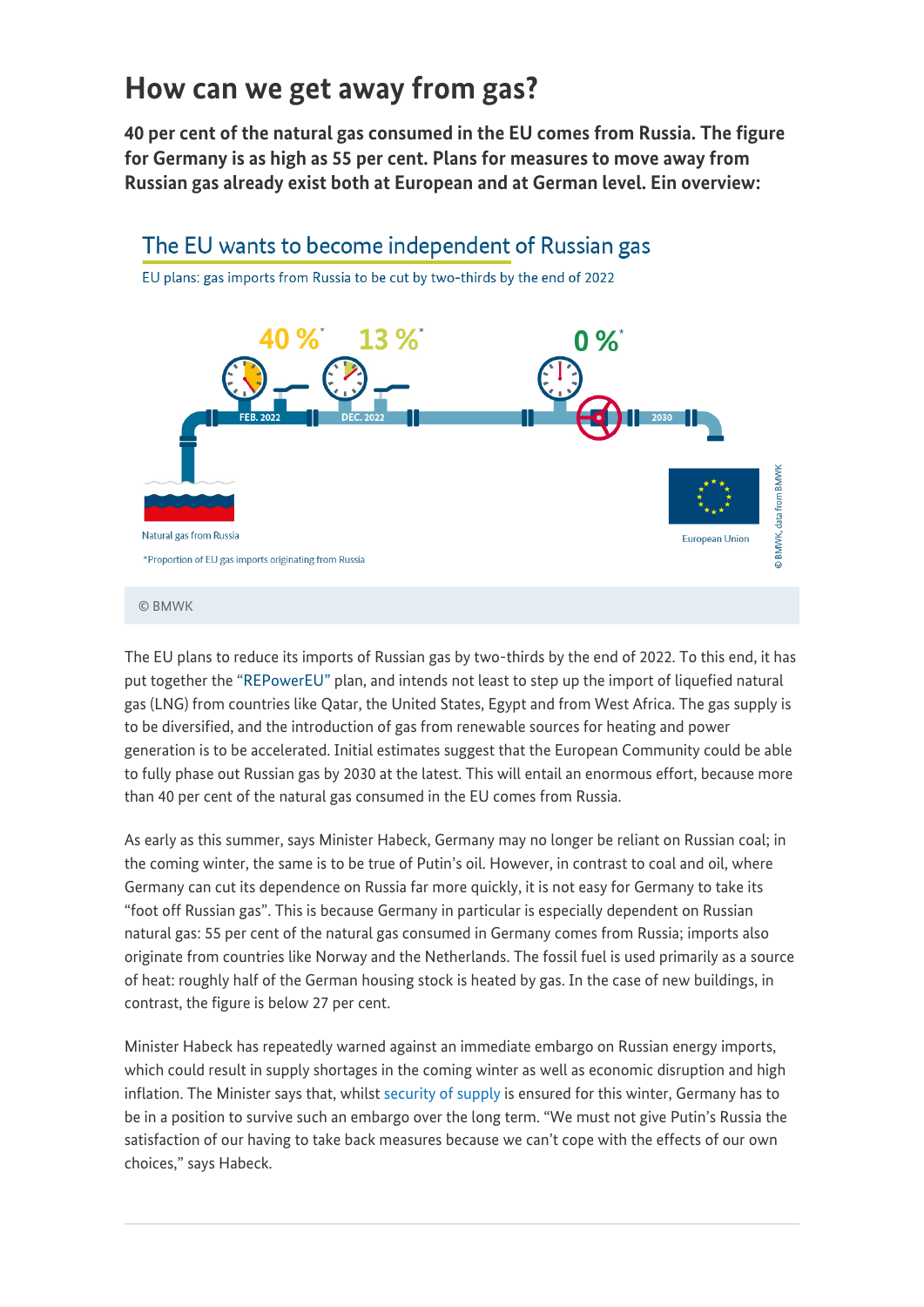#### **LNG imports serve as a bridge along the road to green hydrogen**

Until Germany is able to manage entirely without Russian gas, imports of LNG ([liquefied natural gas](https://www.bmwi-energiewende.de/EWD/Redaktion/Newsletter/2016/11/Meldung/direkt-erklaert.html)) are to safeguard part of the supply in the short and medium term. Germany will need special LNG terminals for this, including the necessary infrastructure connecting them to the grid, and this has yet to be built. It is to be designed in such a way that, going forward, it can be converted to transport "green" hydrogen and hydrogen derivatives.

## **Germany is building LNG terminals and purchasing LNG for storage**

The KfW, Gasunie (a long-distance gas grid operator, a 100 per cent subsidiary of the Dutch stateowned enterprise Gasunie) and the energy utility RWE have signed an agreement to work together to build an LNG terminal in Brunsbüttel, Schleswig-Holstein. Last week, Minister Habeck agreed on a long-term energy partnership with Qatar during a visit to the emirate, and this will also involve deliveries of LNG.

#### **Stocking up on gas, and a Gas Storage Act**

Going forward, a new act on the mandatory storage of gas is also to ensure that the gas storage facilities are always adequately stocked. The European Commission has also announced a legislative proposal for April in which the underground gas storage facilities throughout the EU are always to be at least 90 per cent full by 1 October of each year.

In order to ensure the supply of gas, the Federal Government is also using long-term options to obtain additional capacity on the market and to stabilise the stocks.

"All of these are extremely great challenges which we need to tackle in real-life conditions," said Robert Habeck following a second meeting about Ukraine and sanctions with the business community, and added "We are all working together to achieve them."

#### FURTHER INFORMATION

[Press release by the Federal Ministry for Economic Affairs and Climate Action: "KfW, Gasunie and](https://www.bmwi.de/SiteGlobals/BMWI/Forms/Suche/EN/Expertensuche_Formular.html?resourceId=308924&input_=308918&pageLocale=en&templateQueryStringListen=hydrogen&to=&from=&documentType_=&documentType_.GROUP=1&cl2Categories_LeadKeyword=&cl2Categories_LeadKeyword.GROUP=1&selectSort=score+desc&selectSort.GROUP=1&selectTimePeriod=4_diesenmonat&selectTimePeriod.GROUP=1#form-308924) [RWE sign MoU to build an LNG terminal at Brunsbüttel"](https://www.bmwi.de/SiteGlobals/BMWI/Forms/Suche/EN/Expertensuche_Formular.html?resourceId=308924&input_=308918&pageLocale=en&templateQueryStringListen=hydrogen&to=&from=&documentType_=&documentType_.GROUP=1&cl2Categories_LeadKeyword=&cl2Categories_LeadKeyword.GROUP=1&selectSort=score+desc&selectSort.GROUP=1&selectTimePeriod=4_diesenmonat&selectTimePeriod.GROUP=1#form-308924)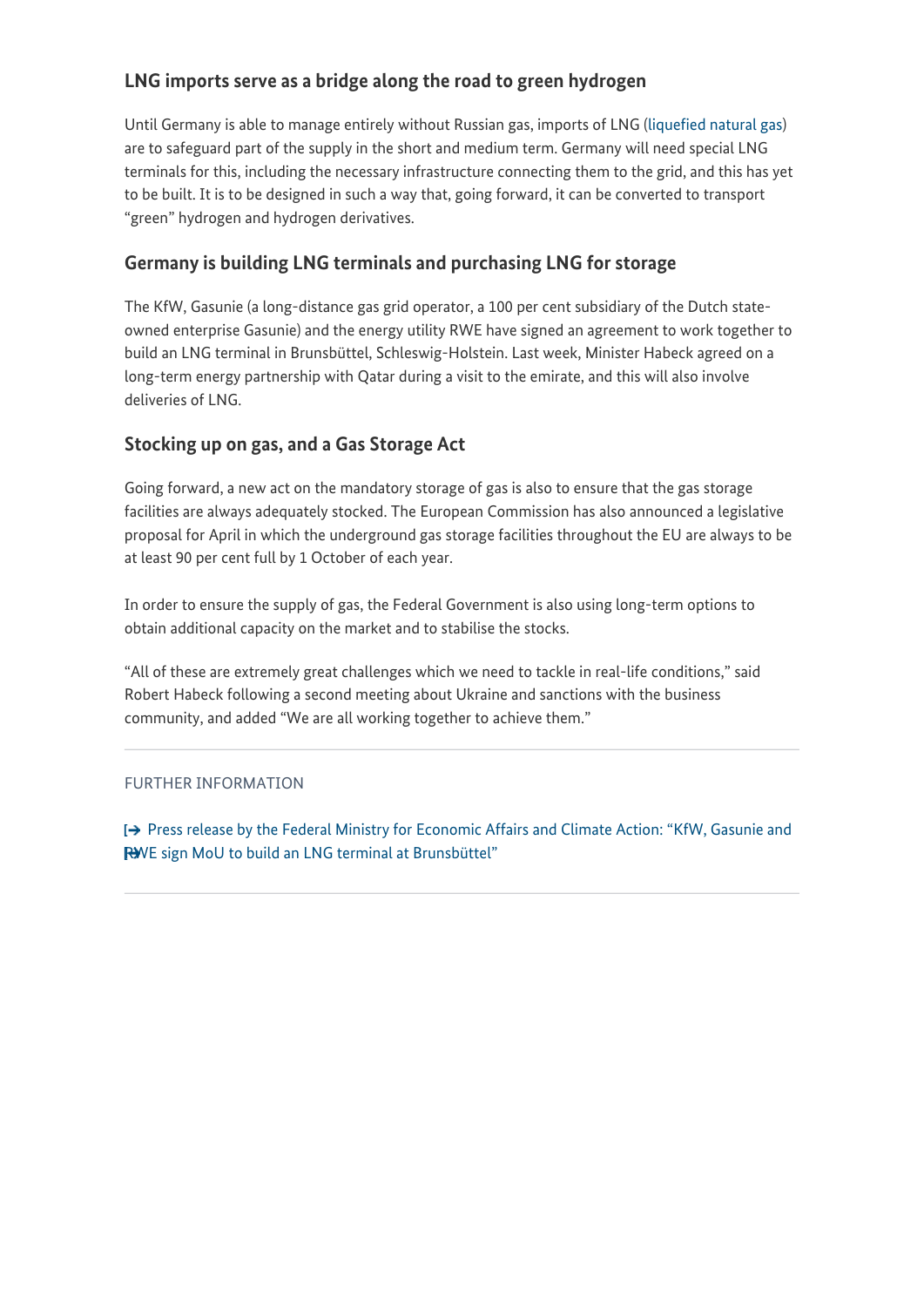# **IPCC Report: we are running short of time**

**Roughly every seven years, the Intergovernmental Panel on Climate Change publishes a comprehensive report on the impact of the climate crisis. The second part of the current report appeared at the end of February and calls urgently for swift and resolute action.**



© Adobe Stock / sveta

There isn't much time left in order to ensure that climate action and climate adaptation can give everyone a liveable and sustainable future. This is the conclusion of the Intergovernmental Panel on Climate Change in the [second part of its current report](https://www.de-ipcc.de/354.php), which was published at the end of February 2022. The report assesses the impact of the climate crisis. It focuses on ecosystems and biodiversity around the world, as well as the repercussions for people and society.

#### **Some consequences already irreversible**

The alarming conclusion is that time is running out for measures to mitigate the climate crisis. Anthropogenic climate change is already leading to more and more serious consequences, some of which are irreversible, and which many sensitive ecosystems and societies are unable to cope with. Climate change-related risks are exacerbated by other human influences like pollution and habitat degradation. Economic and social developmental patterns and policy instruments have contributed to the vulnerability of ecosystems and societies to the climate crisis.

## **Call for drastic emission cuts**

The authors say that increased adaptation measures, coupled with better protection of ecosystems, can reduce the risks of the climate crisis. However, immediate cross-sectoral and deep-reaching changes are needed, and these must go hand-in-hand with swift and drastic emission reductions, in order to strengthen the climatic development and attain the sustainability goals.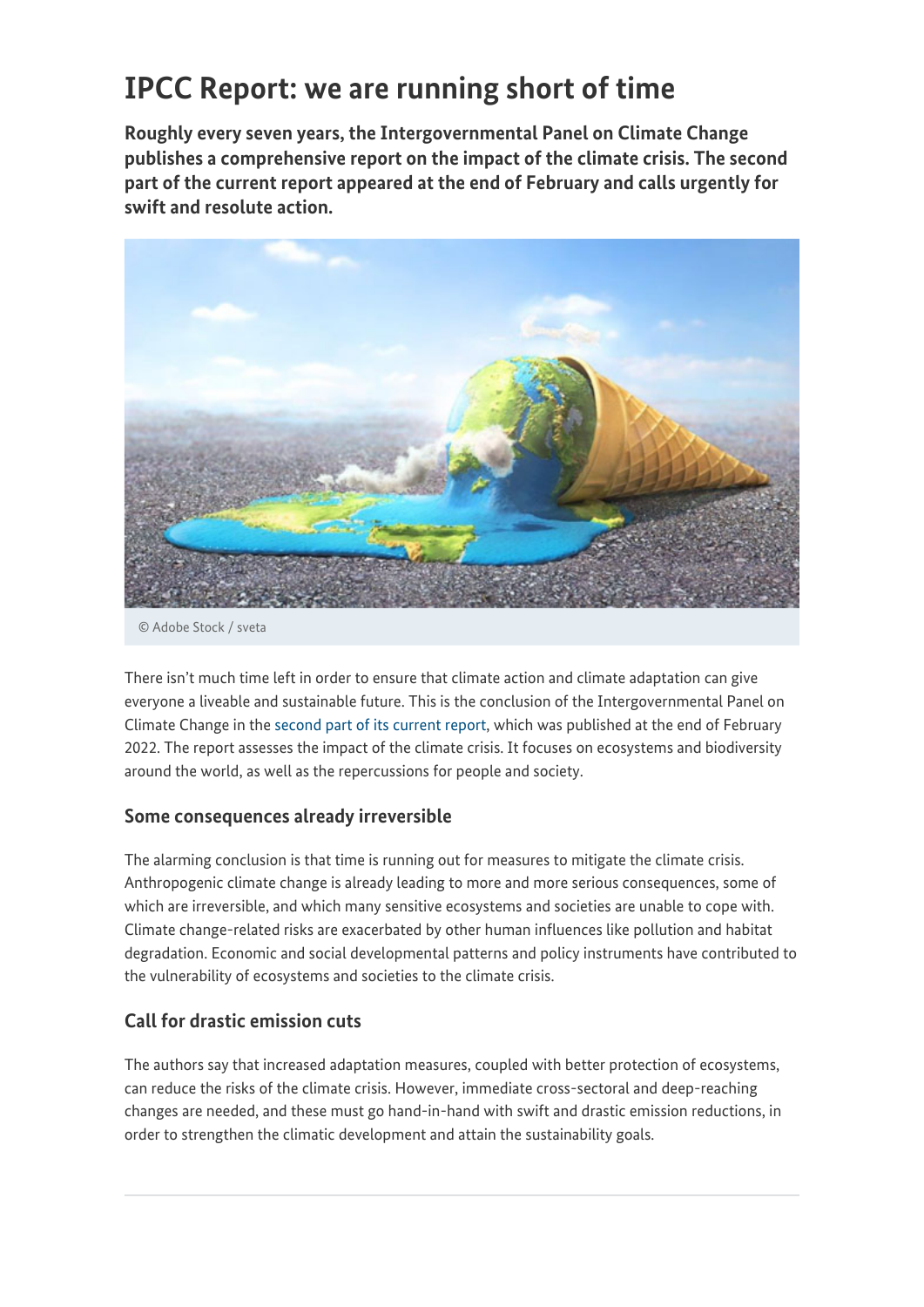The IPCC report is compiled roughly every seven years by the Intergovernmental Panel on Climate Change (IPCC). The IPCC is part of the United Nations. The [first part of the current report](https://www.de-ipcc.de/350.php) appeared in August 2021, addressing the science underlying climate change. The third part is to be published in early April. It will cover the political, economic and technological possibilities to curb climate change.

In total, the second part of the report makes reference to the findings of more than 34,000 studies. 270 authors from 67 countries, including 15 from Germany, are working on this.

FURTHER INFORMATION

 $\rightarrow$  [Further information about all the IPCC reports:](https://www.de-ipcc.de/307.php)

## **What is serial retrofitting?**

**Costs down, comfort up, all the tradespeople under one roof, and the work gets done more quickly. Not possible? Yes, it can be done: with an innovative idea for the retrofitting of buildings which can even make distinguished old beams great at saving energy.**



© BMWK

## **This is what it's all about: Prefabricated elements can make it possible to improve the energy performance of buildings – quickly and cheaply.**

Germany's building stock causes a whopping 40 per cent of the country's greenhouse gas emissions, and experts say that our buildings need to be fully modernised by 2045. This includes not only stateof-the-art insulation, but also a wide range of technical solutions like heat pumps, ventilation and photovoltaic modules. So far, however, the modernisation rates have been too low. In many cases, it's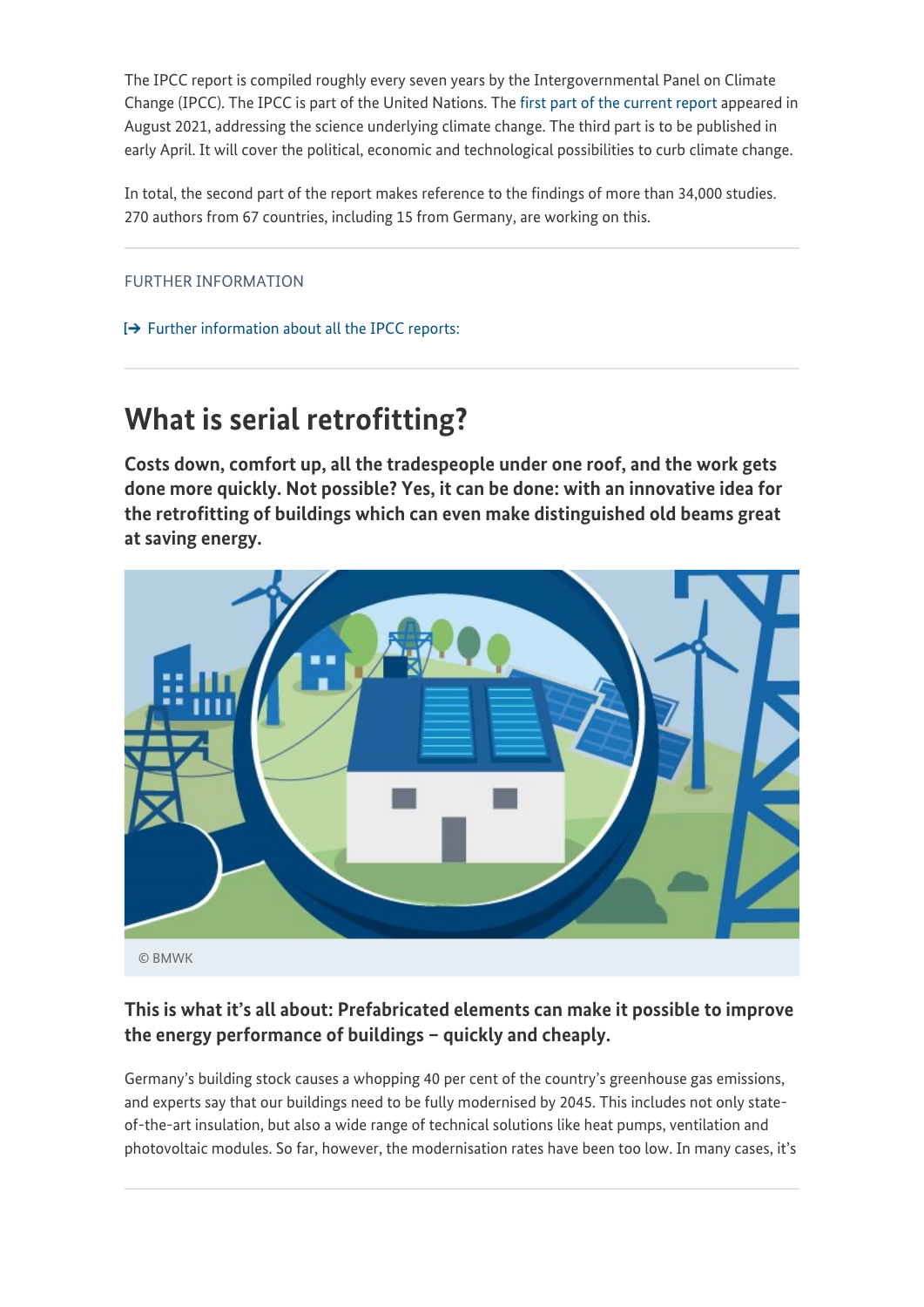not a question of a lack of intent: rather, the sticking point is the shortage of skilled workers or construction materials, and problems with on-site logistics.

Serial retrofitting – an innovative approach to renovation – can offer help with this. Roof and façade elements which have been prefabricated off-site and prefabricated technology which is already integrated into the elements of the building can make it possible to improve the energy performance of buildings in a rapid and sophisticated way. This cuts retrofitting costs and the time needed on-site.

A pilot project with federal funding run by the Hamelin-based company ecoworks GmbH, the first German firm to specialise in serial, carbon-neutral modernisation of buildings, shows that this innovative idea can work. Whereas 95 per cent of the products are made on-site in conventional modernisation work, ecoworks moves 80 per cent to the factory.

## **Quote of the week**



"We need to overcome our dependence on Russian imports of fossil fuels. The expansion of renewable energy is a matter of national and European security."

#### Minister Habeck on German energy policy with in the light of the war against Ukraine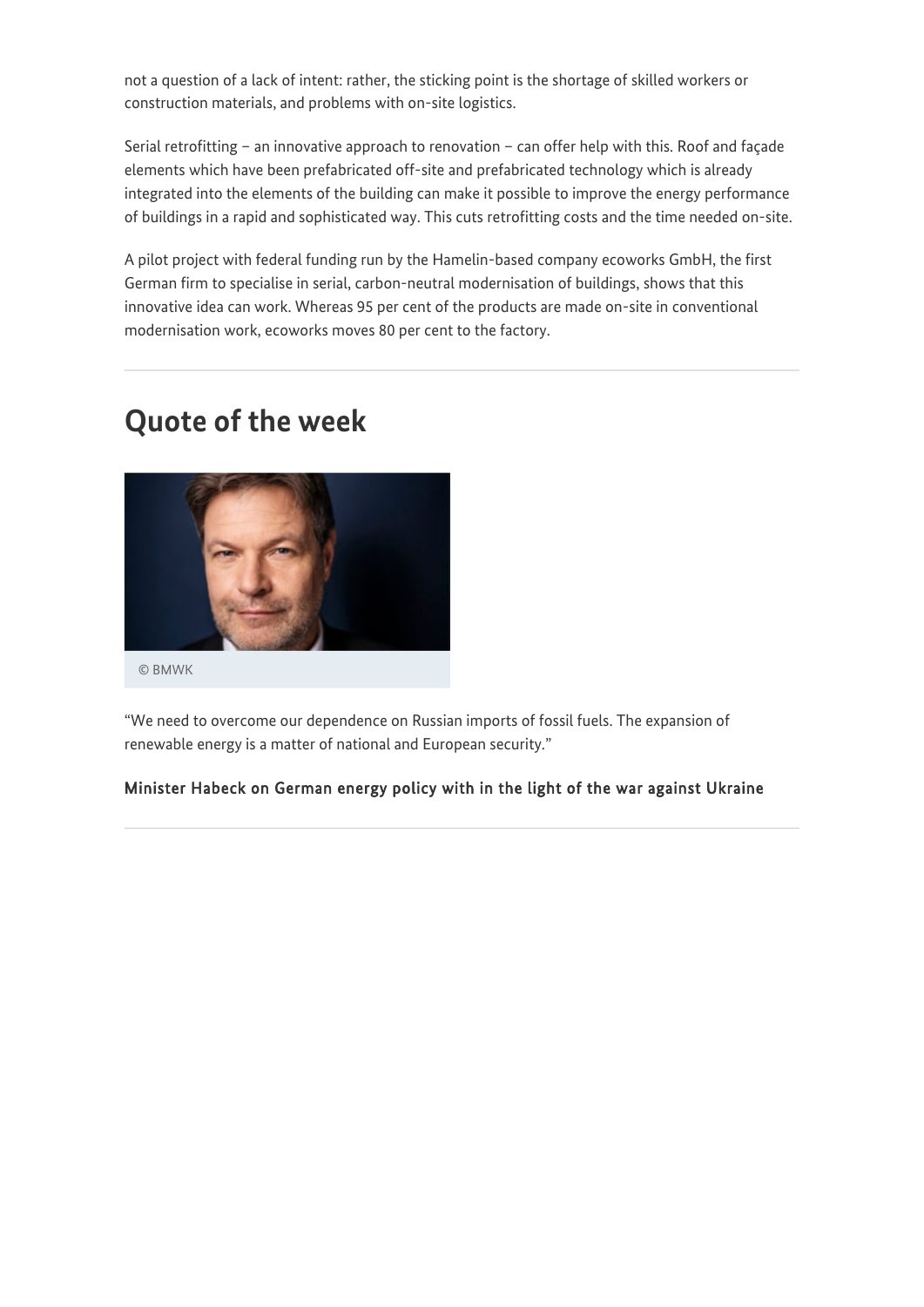## **What the press say**

**In "What the press say": flying over the Alps with solar fuel, cutting costs at home by saving energy, and what to do with old solar modules**



© fotolia/Knipserin

[agrarheute.com, 16.03.2022: "End of funding under the Renewable Energy Sources Act: What should](https://www.agrarheute.com/energie/ende-eeg-verguetung-tun-alten-solarmodulen-591343) [you do with old solar modules?"](https://www.agrarheute.com/energie/ende-eeg-verguetung-tun-alten-solarmodulen-591343)

The agrarheute news website has interviewed experts to find out what can be done with old solar installations, and when it makes sense to sell them.

[spektrum.com, 14.03.2022: "Do-it-yourself energy transition"](https://www.spektrum.de/news/energiewende-zum-selbermachen-tipps-zum-energiesparen/1991854)

The magazine "Spektrum der Wissenschaft" offers the top tips for energy saving and how to do your own energy transition at home.

[spiegel.de, 02.03.2022: "Swiss airline to fly using solar fuel from 2023"](https://www.spiegel.de/auto/lufthansa-tochter-swiss-airline-will-ab-2023-mit-solartreibstoff-fliegen-a-13d0d46f-45f0-4346-9887-5e9f3f67a223)

A Swiss airline is aiming high with solar kerosene from next year, says an online report by the "Der Spiegel" magazine.

# **Greenhouse gas emissions increased by 4.5 per cent in 2022**

**Following a significant decline in 2020, GHG emissions figures for Germany have recently risen again. In 2021, around 762 million tonnes of CO2 equivalents were released – around 33 million tonnes or 4.5 per cent more than in 2020. Overall,**